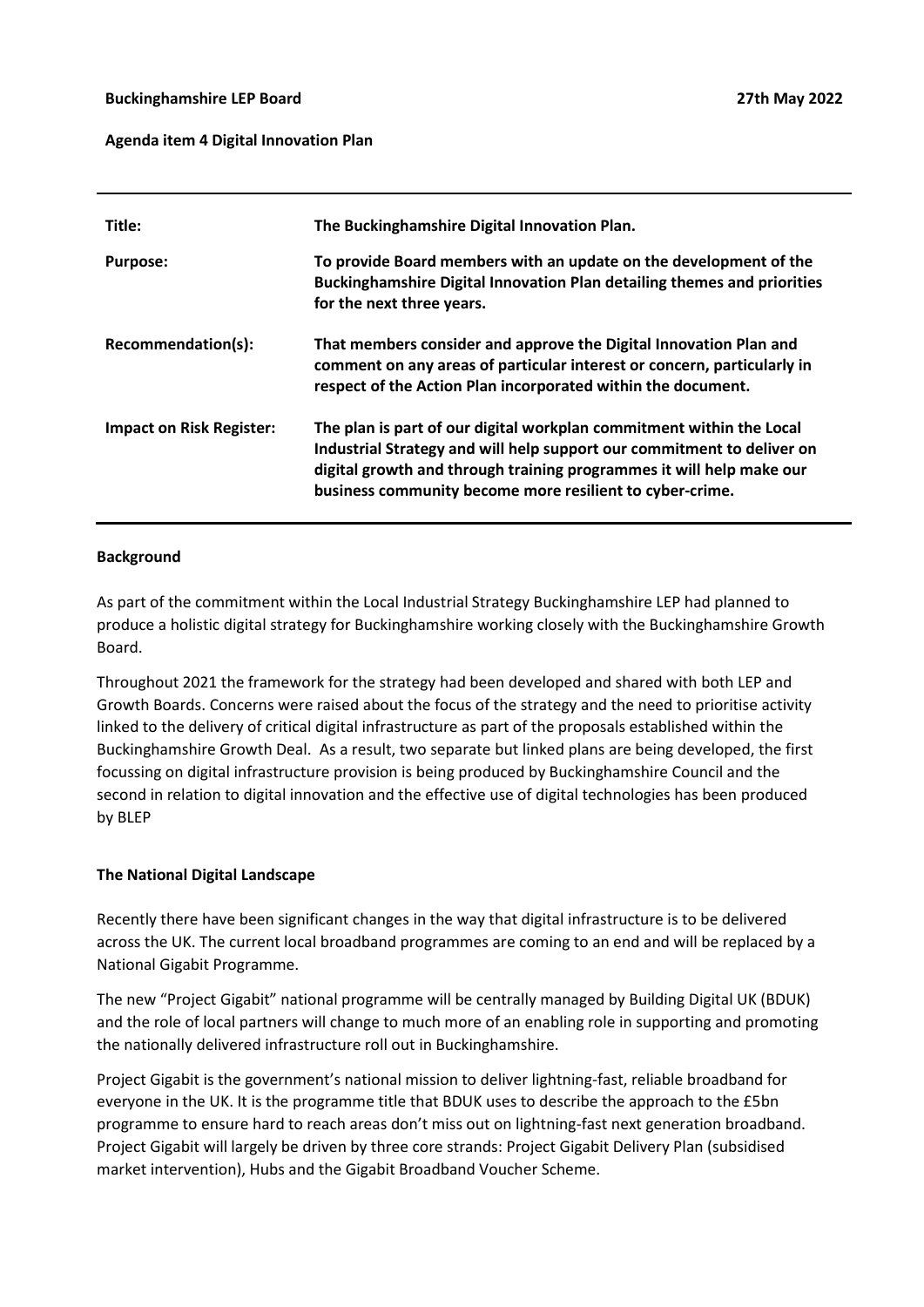Within this programme a total of 142,000 premises are to be connected across Buckinghamshire, Hertfordshire and Berkshire as part of Lot 26. An Open Market Review has been undertaken with procurement commencing from May 2022 and connection commencement from April 2023.

In addition to the core programme two further strands are incorporated into the Project Gigabit scheme including a Community Hubs programme for public buildings and a voucher programme for communities and business clusters to access, there will be a role for both Bucks LEP and BBF to play to ensure that business clusters are aware of these funding opportunities.

### **Strategic Development**

To reflect the national changes and to ensure a focus on digital infrastructure delivery, as highlighted above two separate but complementary plans have been produced. The first maintains a focus on Buckinghamshire Digital Infrastructure Delivery. The second, Buckinghamshire Digital Innovation Plan (presented today), will focus on how the improved infrastructure can be most effectively utilised by our businesses and communities.

## Buckinghamshire Digital Infrastructure Delivery

This is to be led by Buckinghamshire Council Economic Regeneration and Growth Team and closely aligned with the local responsibilities for "Project Gigabit" delivery. It will focus on the monitoring, enablement and delivery of improved digital infrastructure through national and local investment and will provide a framework for planning and regulatory services and the use and allocation of discretionary resources such as gainshare funding in which both the Council and LEP have a shared interest.

## Buckinghamshire Digital Innovation Plan

This is led by Buckinghamshire LEP and focuses on the effective use of digital resources by businesses and other organisations in Buckinghamshire. The plan highlights how key themes may be utilised in the pursuit of greater digital innovation within Buckinghamshire. For example, how digital skills training and leadership programmes can be effectively supported and how innovation hubs, networks and initiatives can be encouraged through closer collaboration with organisations such as Innovate UK and supported to capitalise on the new infrastructure investment.

# **Themes of the Digital Innovation Plan**

- Strengthening the innovation ecosystem: Central to digital innovation planning is the need to establish diverse partnerships between digital innovation leads in the public, private, voluntary and education sectors.
- Digital Skills: Act on recommendations from the Local Skills Report to ensure current and future workforces are able to thrive in the future economy. We need to ensure we have appropriate talent pipelines for growth sectors, and a strong supply of skills to match future demand.
- Leverage from existing infrastructure programmes: ensure that we maximise the potential for projects such as fibre rollout along the East-West rail route, existing Innovation Hubs and town centre developments.
- Promote Buckinghamshire as an area for testbeds and innovation: champion Buckinghamshire to create new opportunities for inward investment.
- Secure and enable funding: Accelerate investment into the region by working with partners to secure a greater proportion of innovation funding, as well as securing private sector investment.
- Data and Intelligence: utilise our data from the Buckinghamshire Economic Observatory to identify gaps and opportunities for development, as well as using our skills as a partnership body to co-ordinate activities between business partners.